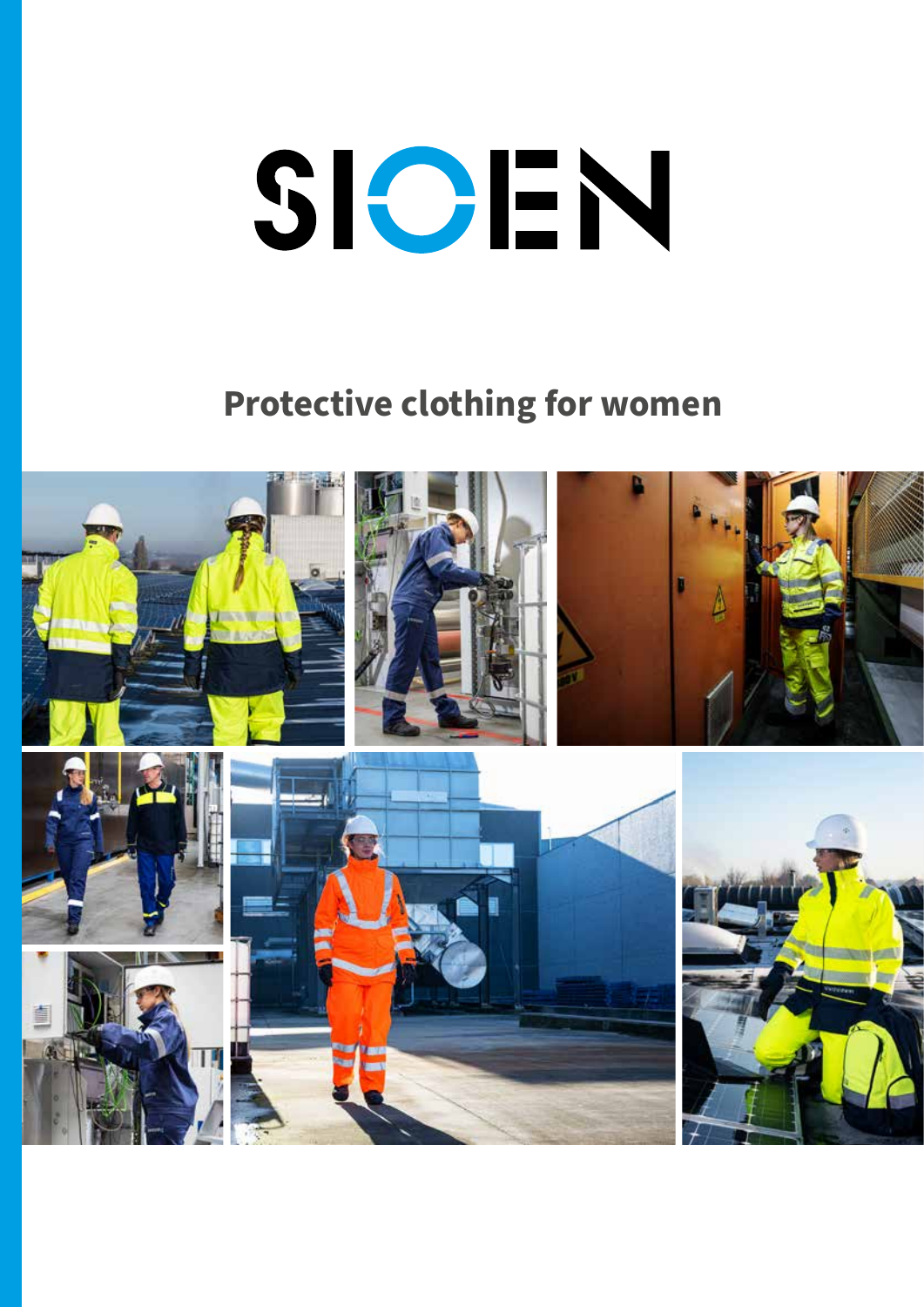## Comfortable and protective clothing for women

#### **Protective clothing for women : with a focus on fit, safety, function and comfort.**

Although the workforce is predominantly male in fields like construction, energy, (petro)chemical and the steel industry, you will find more and more women at work in these industries. But unfortunately, for a long time women's workwear was limited to men's workwear and that is just not quite the same. As women have a different body shape, men's clothing is just not that comfortable for women. Sioen therefore decided to focus on the needs of women in the industry: protective workwear that is fitted to their shape.

The perfect examples of such protective clothing are the Kasie and the Lesha. These jacket and trousers protect women in a comfortable way against the risks of an electrical flashover. The primary concern for people that have been exposed to an electrical arc flash is very serious skin burns due to the high amount of heat that is set free during such an arc flash. But in order for the PPE to be effective the clothing needs to fit because inappropriate PPE can impact on a person's work and their safety. The Kasie and the Lesha are the perfect protective clothing for those power women who stand their ground in a hazardous working environment. If the protective clothing doesn't need to comply to the EN ISO 20471 standard then the Oroya and Casma are a perfect match.

### **Where form follows function: Vaski and Heika**

If you need to go out on rainy days you do not want to get wet. So a rain proof jacket should do the trick, right? Yes, provided that the jacket fits. If it's too big you get gaps and you get wet. Taking a product that is initially designed for men and then reducing its size does not necessarily make it suitable for women. That is why the Vaski, a multi-norm rain jacket, and the Talia, a hi-vis rain jacket, are designed by women for women. During the design not only the female shape has been taken into account but a lot of attention was also paid to delicate areas like pockets and seams so no water penetration is possible. Thanks to our Interchangeable Lining System (I.L.S.) you can easily zip in the softshell Heika (in the Vaski) or Jerica (in the Talia) for those colder days.

Sioen is working hard on designing safe, stylish and practical protective clothing for women.





*Talia - 546AA2EU1* **Ladies hi-vis rainjacket**





*Jerica - 547AA2TU2* **Ladies hi-vis softshell**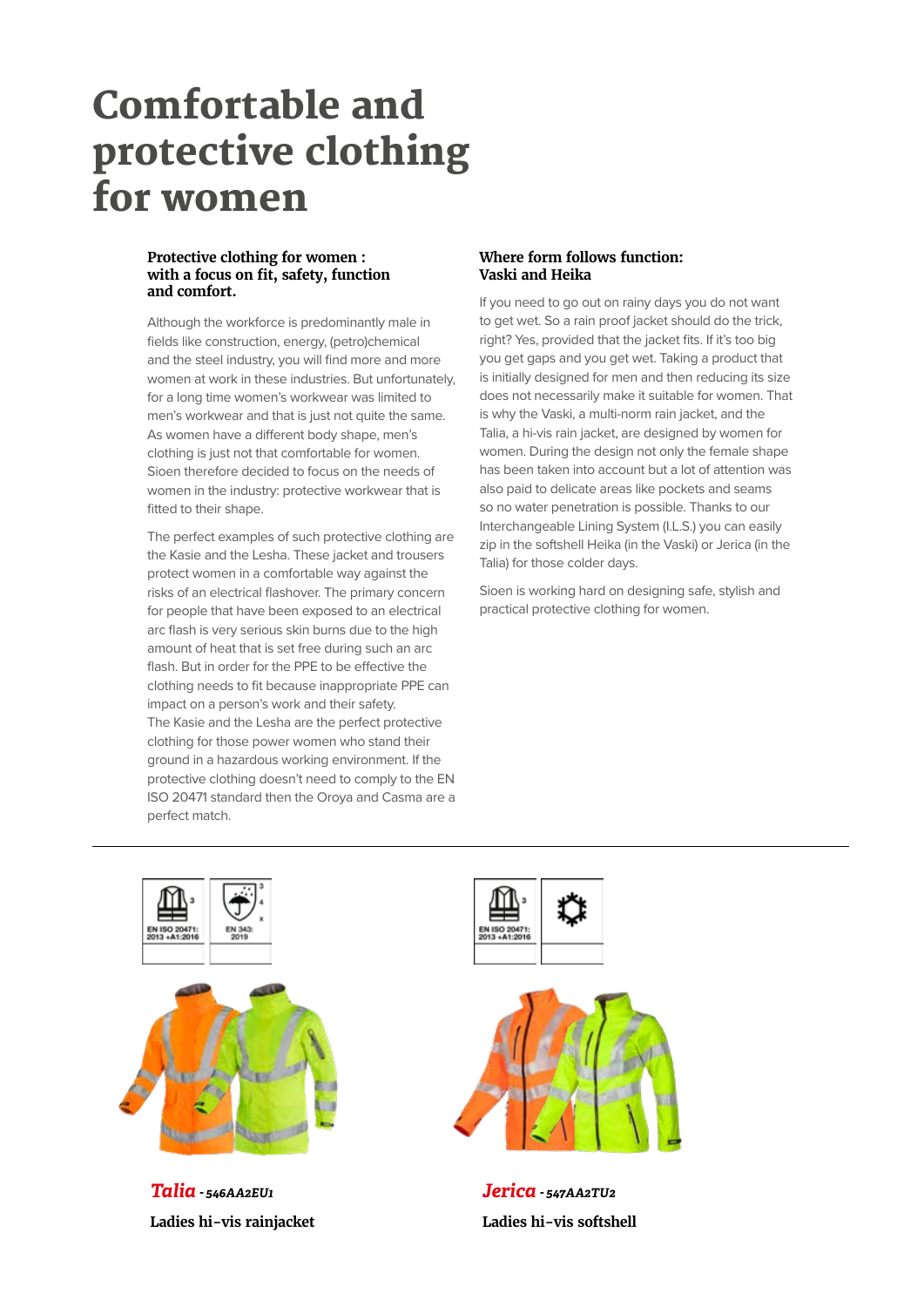





*Keibu - 502AA2MPC*

*Tormi - 501AA2MPC*

**Flame retardant and anti-static ladies T-shirt with long sleeves**

**Flame retardant and anti-static long johns for ladies**

EN 1149-5

EN 13034:<br>2005 + A1:200





*Kasie - 066VA2PFA*

**Ladies hi-vis jacket with ARC protection**

**Ladies hi-vis trousers with ARC protection**



*Oroya - 072VA2PFA*

**Ladies jacket with ARC protection**



*Casma - 073VA2PFA*

**Ladies trousers with ARC protection**







*Vaski - 7331A2ET2*

**Hi-vis ladies rain jacket with ARC protection**



*Heika - 7332A2TV4* **Hi-vis ladies softshell with ARC protection**